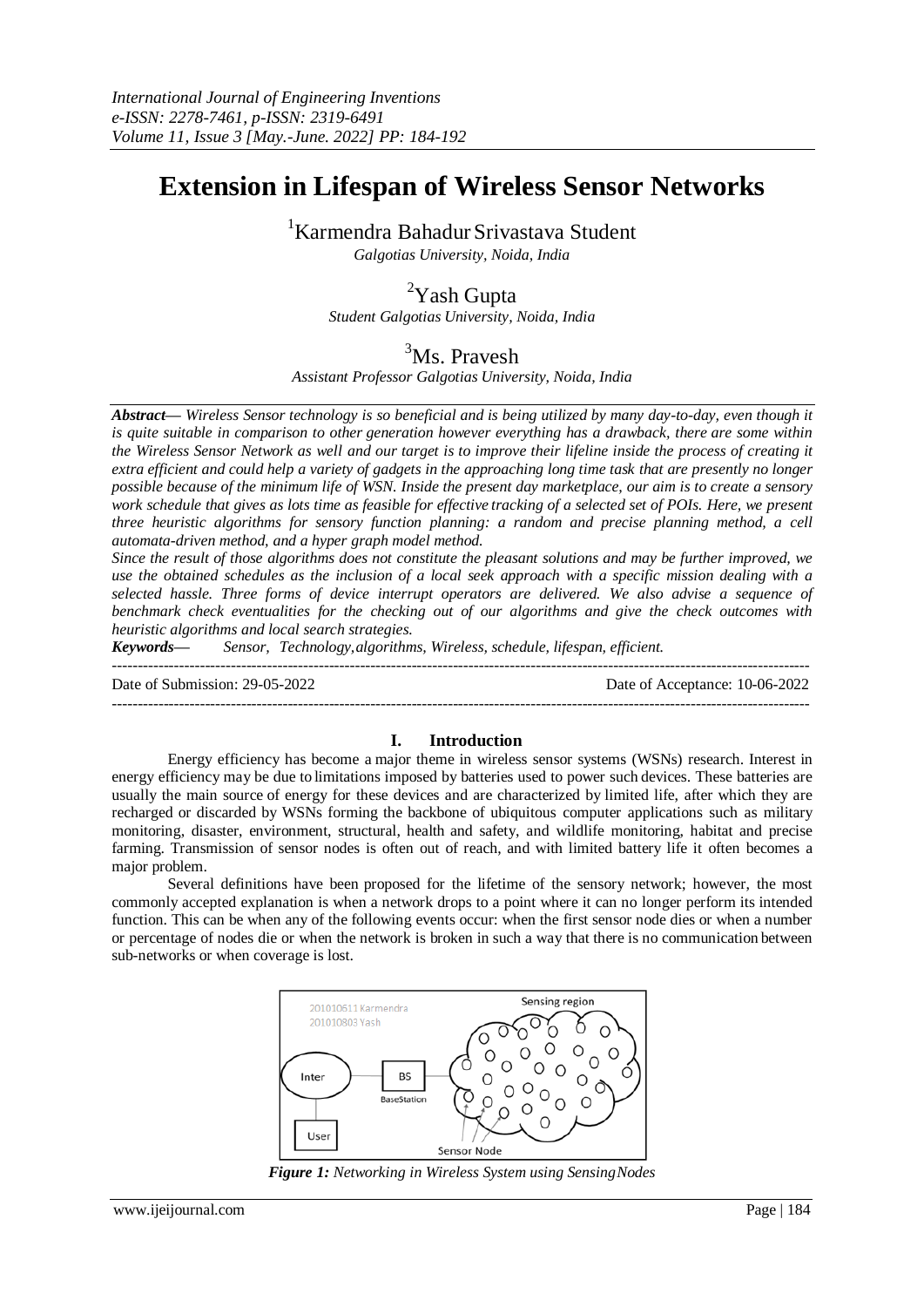To help extend the life span of nerves and networks, energy-saving methods are often used. Here, an effort is made to reduce the power used by the unit. The energy-saving programs have divided them into three main categories: Sleep/wake-up cycling, data driven, and mobility- driven strategies. Cycle activity is intended to reduce idle listening while the node radio waits for the frames and for over-hearing when the nodes are constantly listening to uninterested frames. Data- driven techniques use some of the data parameters themselves to make decisions to reduce power consumption during communication while mobility schemes consider sink movements or transmission nodes as a power factor used in a network.

## *A. Understanding Wireless Sensor Network*

Wireless Networks (WSNs) is defined as a configured and infrastructure-less wireless networks to monitor physical or environmental conditions, like temperature, noise, vibration, pressure, motion or pollutants and to passtheir information through the network to the base station where the information are often ascertained and analysed. A sink or base station (BS) acts like connecting interface between users and therefore the network. One will retrieve needed data from the network by injecting queries and gather results from the BS. Usually a wireless sensor network contains many thousands of sensor nodes. The sensor nodes will communicate among themselves using radio signals.

The wireless sensor node is equipped with sensors and computers, radio transceivers and power components. The individual nodes in the wireless sensor network have naturally in-built devices: limited processing speed, storage capacity, and network bandwidth. After the sensor nodes have been distributed, they are responsible for setting up appropriate network infrastructure usually through multi-hop interactions with them. Then the nodes begin to collect interested information. Wireless sensor devices also respond to queries sent to the "control site" to perform specific instructions or to provide sensor samples. Operating mode for sensor nodes may be continuous or be event-driven.

Global Positioning System (GPS) and native positioning algorithms are often used to get location and positioning data. Wireless detector devices are often equipped with actuators to "act" upon certain conditions.

Wireless networks require non- conventional paradigms for protocol design due to several constraints. Due to the need of device with low-complexity and low-power consumption (i.e. long network life), a balance must be obtained between the connection and signal strength / data processing. This encourages greater effort in research activities, standardization of processes, and industrial investment in the sector over the past decade. Currently, most WSN research focuses on energy sustentation and efficient-processingalgorithms and processes.

## *B. Algorithm of Wireless Sensor Network*

i. LEACH is a hierarchical protocol inwhich utmost bumps transmit to cluster heads, and the cluster heads total and compress the data and further it to the base station (Gomorrah). Each knot uses a stochastic algorithm at each round to determine whether it'll come a cluster head in this round. LEACH assumes that each knot has a radio important enough to directly reach the base station or the nearest cluster head, but that using this radio at full power all the time would waste energy.

ii. Clustering model, the selection of cluster head (CH) in each cluster regards as it enables the system for energy effective routing, which minimizes the transmission detention in WSN. Still, the main problem dealt with the selection of optimal CH that makes the network service advisement. Till now, further exploration workshop have been recycling on working this issue by considering different constraints. Under this script, this paper attempts to develop a new clustering model with optimal cluster head selection by considering four major criteria like energy, detention, distance, and security.

iii. DV-hop algorithm is a type of algorithm which is used to find the minimum hop and the average hop distance between unknown nodes and beacon nodes are obtained by means of beacon node broadcasting. Then, the merchandise of minimum hop and therefore the average hop distance is employed to estimate the space, and therefore the location of unknown nodes is estimated by trilateral measurement or maximum likelihood estimation.

iv. The Ant colony optimization (ACO) algorithm was proposed by Italian scholars, which imitates the gesture of ant colonies as ants hunt for the shortest path from their nest to the food source. The ants deposit a certain quantum of pheromone on the path they cut during the rustling process, and the posterior ants choose their path according to the pheromone intensity. Therefore, the collaborative geste of ant colony composed of a large number of ants shows a positive feedback of information The shorter the path, the further ants will cut it, producing the upper pheromone intensity, which can increase the probability of ultimate ants choosing an original path.

## **II. Discovery of Wireless Sensors**

WSN's story is interesting: fromextremely smart scientists solving tough problems, to marketers who once again show that simple solutions (scams) have commercial potential. Larger trade. The concept of smart dust, a project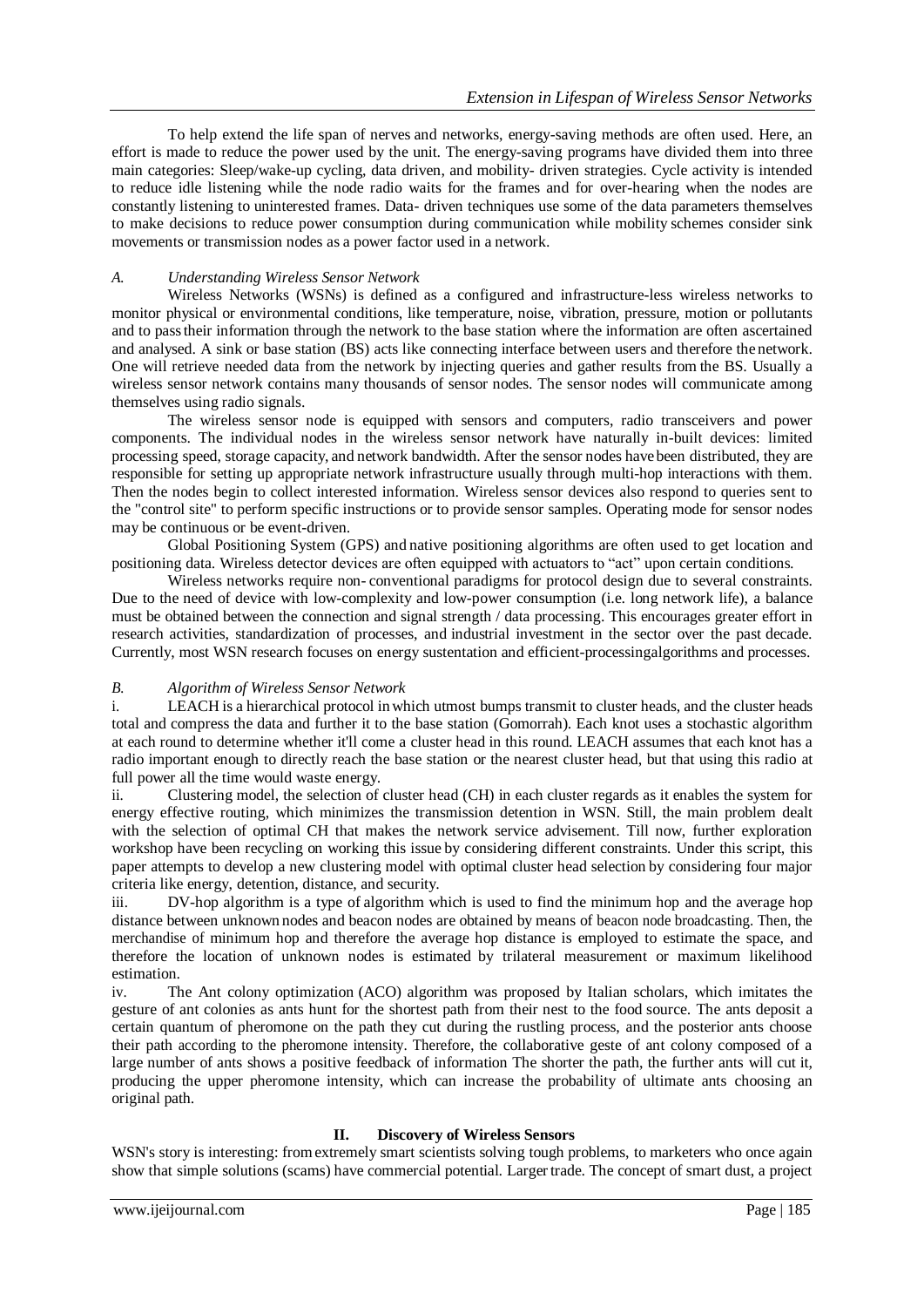funded by the Defence Advanced Research Projects Agency in 1997, was born out of a desire to build micro robots using microelectromechanical systems (MEMS) technology.). By 1992, it was clear that three different technologies were following an exponential curve at zero cost: sensors (powered by the MEMS revolution); calculation (according to Moore's law); and communicate. Likewise, it was clear at the time that the size and power of these devices would follow similar cost trends: everything you would need to build a wireless sensor node would not be enough. in terms of size, capacity andcost.

## **III. Advantages of WSN**

#### *A. WSNs operate in Strict or hostile situations*

It was the seed of the smart dust idea. The concept of smart dust has resonated with the entire community of people. At the Intel Developers Forum in 2001, 800 Berkeley motors were placed in the main hall, one under each seat. Self-healing was demonstrated by extracting a battery of randomly selected grains of dust and observing how the network self-reconstructs around the remaining grains of dust.



*Figure 2: How networking Works Wirelessly*

This was the birth of a multi-hop, self- organizing and self-healing wireless network. Another major demonstration in 2001 placed a wireless sensor under the wing of a drone that was programmed to drop the sensor along the road. After placing the dust particles equipped with a magnetometer, the travel time of the vehicle was recorded. The plane flew back and forth along the road, examining all sensors in its path and reporting the time the car travelled to the base station. In 2003, commercial analysts saw the success of these academic demonstrations and began to see the commercial potential of the technology.

The reason for this continued enthusiasm is that WSNs, a technology where inexpensive sensors can be placed anywhere and start reporting data without needing to run wires, can be used almost anywhere. All over the place. The application space covers areas as diverse as building automation (security, heating, ventilation, air conditioning (HVAC), automatic meter reading (AMR), lighting control, and control access control), industrial monitoring (asset management, process control, energy and environment management), body sensor networks. (Patient monitoring, exercise), home electronics (TV, VCR, DVD/CD, game console), computer interface (mouse, keyboard, joystick), application energy (lawn and garden irrigation, energy monitoring, demand response systems, smart grid), and so on.

Wireless nerve networks were first developed to survey the battlefield in military operations, situations where building a wired network of sensory devices would not be possible. These critical conditions create the need for a wireless sensor network that can be distributed at minimal risk and used to monitor environmental conditions on the battlefield. Wireless node sensors can be dropped or planted to any target location where they begin to transfer data and information back to the main area for analysis.

#### *B. WSN Provides a Easily Measured Solution*

WSN's standard network architecture makes it an easy-to-use environment-friendly solution. If you have used multiple sensors nodes to monitor a certain area and have decided to expand your monitoring area, you can set up additional sensors to connect to the same network and place them in an extended location. And there is no need to change existing ones to add new sensors to your network.

#### *C. WSN Allows Long-distance Data Collection andTransmission*

Each sensor node in the WSN acts as a transmission channel between other sensors in the network and a central point where data must be transmitted at the end. There are many WSNs implementations where most of the sensor nodes are completely out of range of the main wireless network: they rely entirely on signal transmission and collaboration from other nodes in the network totransmit their data.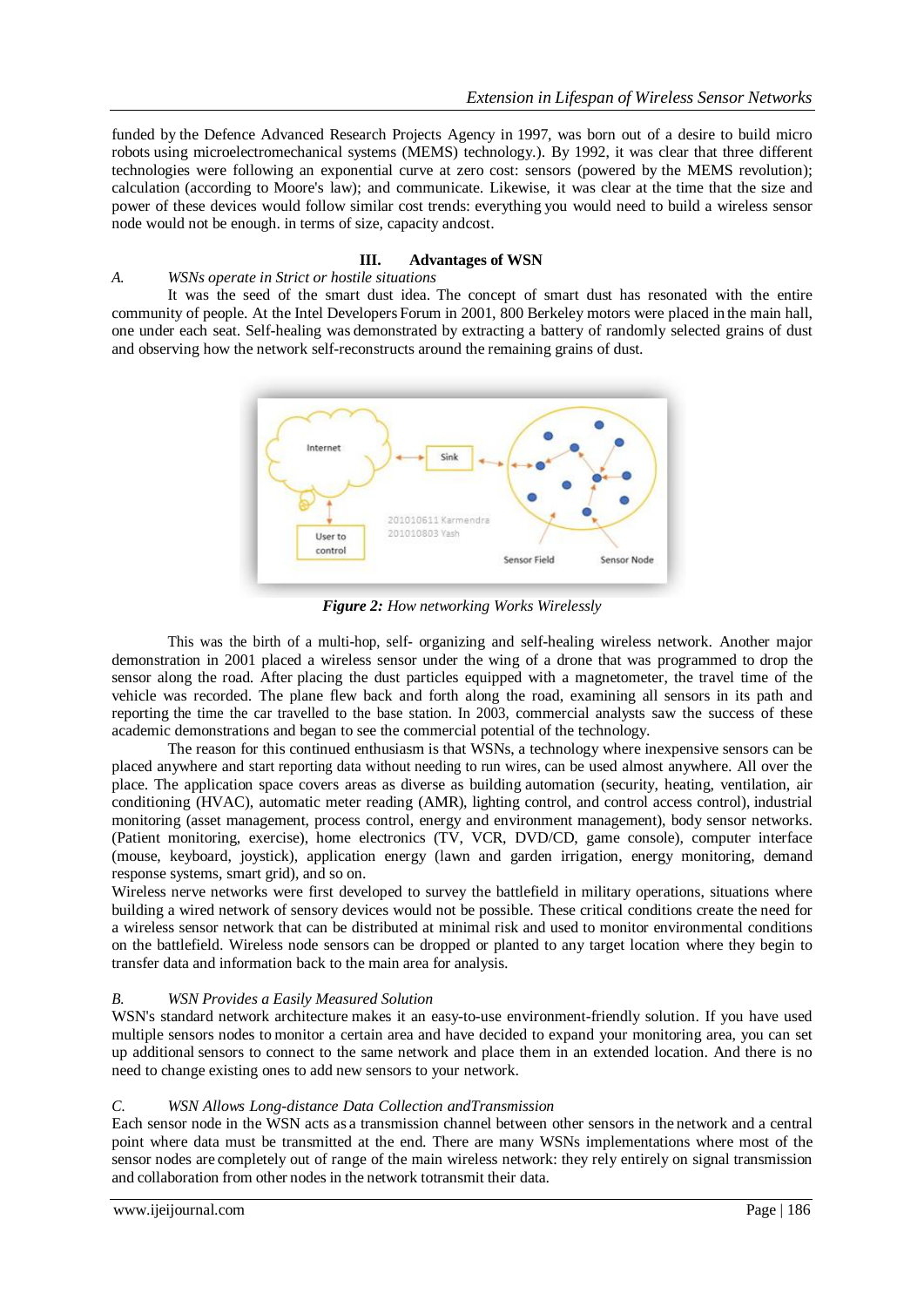*D. WSNs Can Anticipate Natural Disasters*

Some of the most important use cases for WSN have so far focused on the environment and global sensitivity to improve early knowledge of changes in the environment. Researchers have used wireless sensor networks to detect the onset of forest fires by changes in temperature, humidity, and emissions, as well as to anticipate landslides bysensing subtle movements that may precede major landslides.

## *E. WSNs Can Protect Computer Hardware AndData Assets*

Companies need to use a heat sensor in their data centers to avoid data loss and random downtime that can be caused by a very hot server. These data centers are usually full of servers, and the addition of new wire sensors to the area can add a lot of clutter to the existing cable maze. Wireless sensor notes make it easy for companies to see the benefits of real-time temperature sensors in their data centers without adding a lot of extra cable to the area.

## **IV. Disadvantages of WSN**

Wireless Sensor networks are a newtechnology, The simple operation of the sensor node devices makes these networks easy to operate, but also makes them vulnerable to malicious security attacks, as these sensors often lack robust security systems. WSNs can be large and cover a wide area, which means that there are many sensors that can serve as network access points for malicious attackers.

In addition to the safety risks, the natural environment for WSNs poses real problems when using them. These networks include devices that uselow power and short distances which should becheaper because there are usually multiple devices used in the same network. In general, the problem are reflecting competing needs:

i. Use sensor nodes that have ample battery lifeand transmitting capabilities

ii. Use sensor nodes that are inexpensive topurchase and operate

Availability and performance will be an ongoing problem for these low power connected devices, but engineers can use the latest diagnostic tools for embedded systems to ensure that their sensors are as efficient as possible and that no energy is wasted.

i. As it is wireless in nature, it is prone to hacking byhackers.

ii. It cannot be used for high speed communication asit is designed for low speed applications.

iii. It is expensive to build such network and hence cannot be affordable by all.

iv. There are various challenges to be considered in WSN such as energy efficiency, limited bandwidth, node costs, deployment model, andSoftware/hardware design constraints and so on.

v. In star topology based WSN, failure of central nodeleads to whole network shutdown.

## **V. Components of WSN**

- *A. Applications of WSN:*
- i. Internet of Things (IOT)
- ii. Security monitoring and supervision, detection ofthreats
- iii. Environmental or System temperature, humidity,and air pressure
- iv. Sound Level of the environment
- v. Medical applications such as patient monitoring,drug management, Nano-informatics,
- vi. Agriculture
- vii. Detecting landslide
- viii. Battlefield surveillance
- *B. Challenges of WSN:*
- i. Service Quality
- ii. Security Issue<br>iii. Energy Efficie
- Energy Efficiency
- iv. Network Throughput
- v. Performance<br>vi. Ability to con
- vi. Ability to cope with node failure<br>vii. Cross layer optimization
- Cross layer optimization
- viii. Scalability to large area
- *C. Components of WSN:*
- **I.** *Sensors:*

Sensors in WSN are used for flexible imaging and for data acquisition. Sensor signals are converted into electrical signals.

**II.** *Radio Nodes:*

It is used to receive data generated by Sensors and transfer it to the WLAN access point. Contains a microcontroller, transceiver, external memory, and power source.

**III.** *WLAN Access Point:*

Receives data sent over Radio nodes wirelessly,usually via the Internet.

## **IV.** *Evaluation Software:*

www.ijeijournal.com Page | 187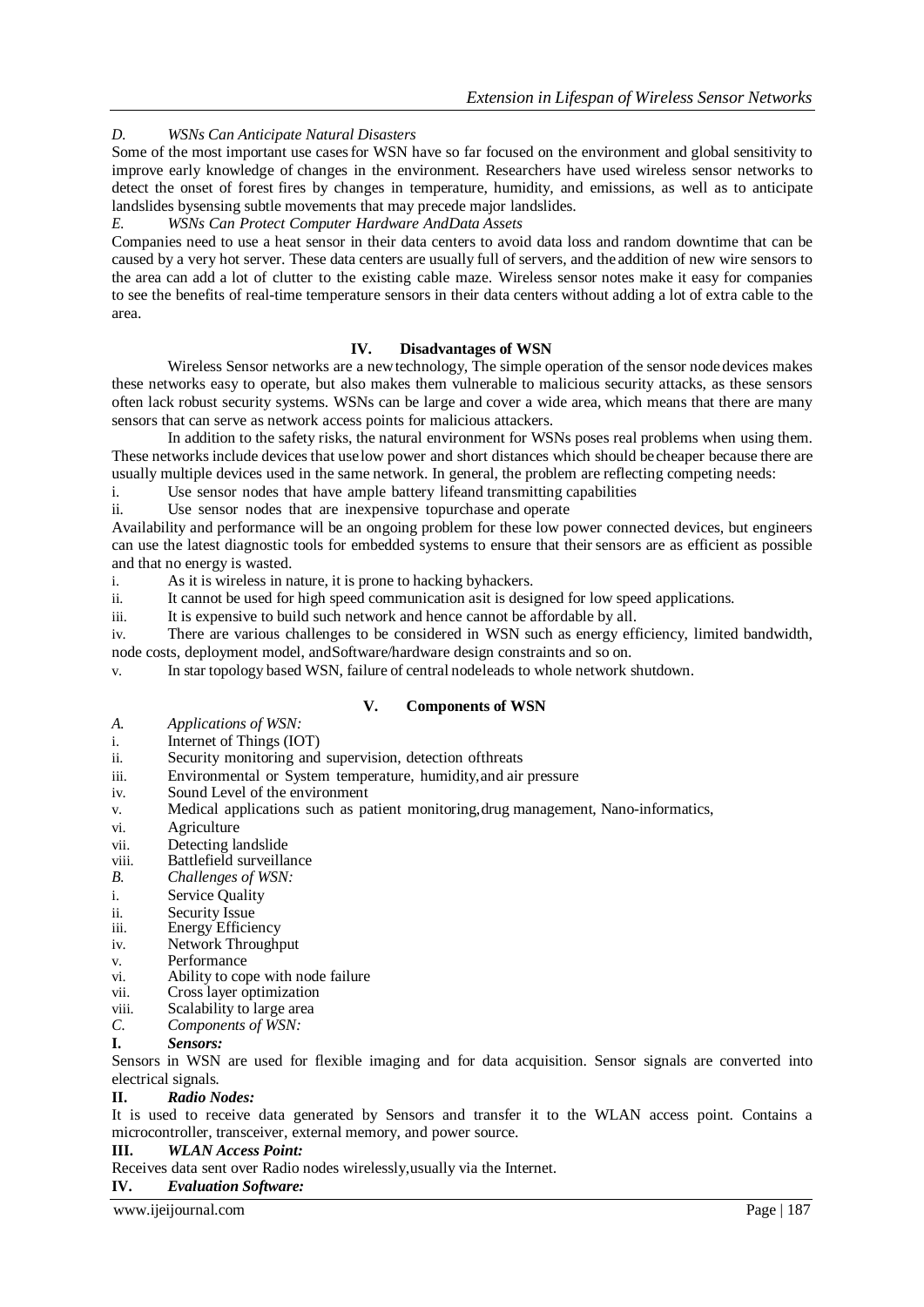The data obtained by the WLAN Access Point is processed by a software called Evaluation Software to provide feedback to users in order to further process data that can be used for processing, analyzing, storing, and extracting data.

*D. Architecture*



*Figure 3: Architecture of WSN*

## **V. Current Market on WSN**

The market for wireless sensor networks was estimated at USD 33.80 billion in 2017 and is expected to reach USD 113.68 billion by 2025, at the CAGR of 18.55% at the time of forecasting. Wireless sensors are looked forward to change the way communication takes place in the real world. Companies need real-time visuality and intellect of their organizational and operative data to achieve this new level of productivity, accuracy, and cost effectiveness.

| Year | Growth |
|------|--------|
| 2015 | 9.56   |
| 2016 | 9.65   |
| 2017 | 9.72   |
| 2018 |        |
| 2019 | 11.28  |
| 2020 | 12.84  |
| 2021 | 14.77  |
| 2022 | 16.22  |
| 2023 | 17.87  |
| 2024 | 19.44  |
| 2025 | 21.03  |
| 2026 |        |
| 2027 | 22.97  |
| 2028 | 23.67  |
|      | 25.10  |
|      | 26.54  |

*Table 1: Statictics of US WSN market*

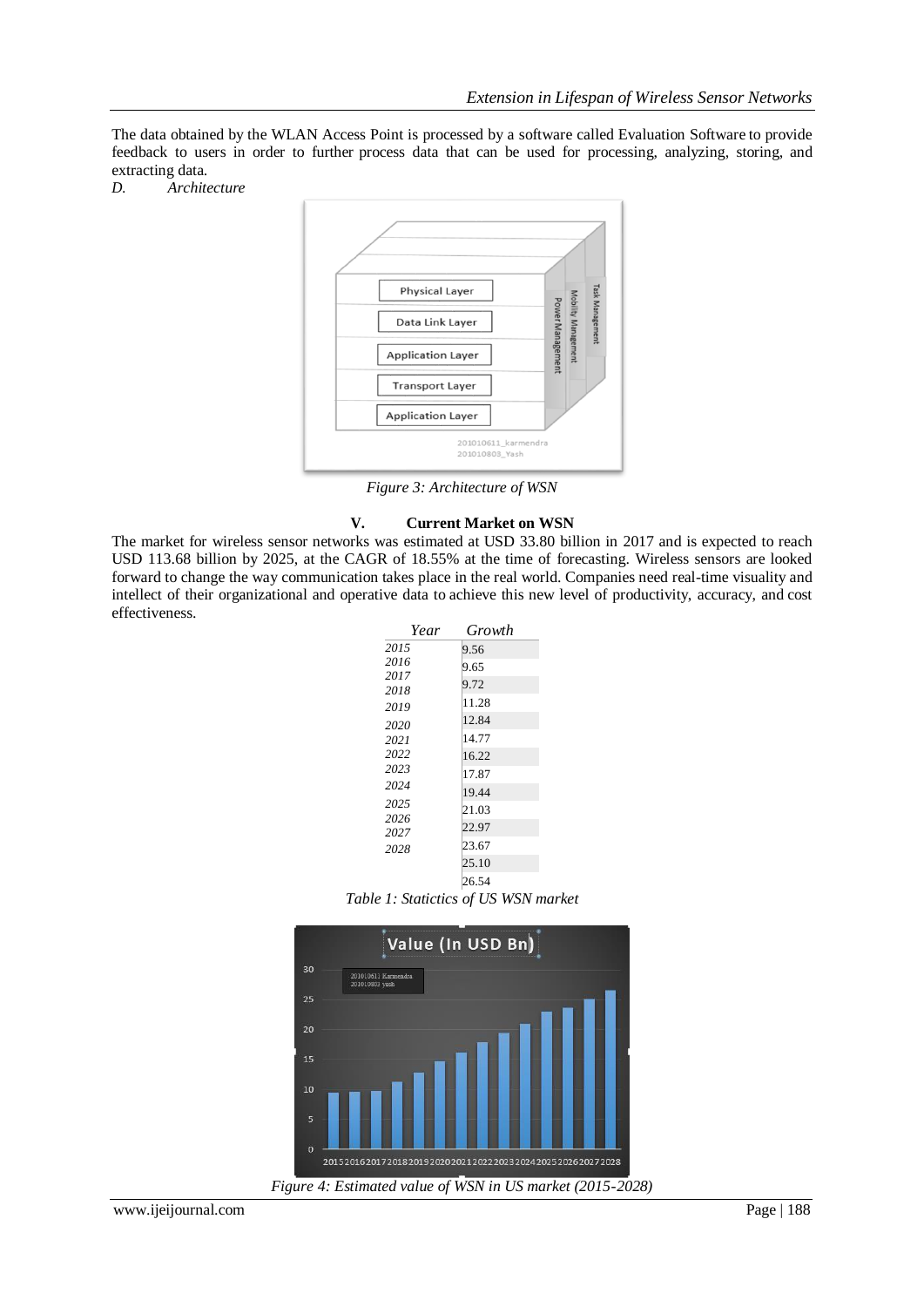Wireless networks software components are cruical for collection of data or monitoring. Software is to prepared for the purpose of meeting new challenges of communication that arise due to the wide variety of devices, as well to control large amounts of data and their reliability and privacy. Factors such as the increasing number of inter-connected devices and the increasing demand for remote monitoring have led to the more and more use of software solutions.

The acceptance of image sensors is increasing rapidly in the creation of automation, automotive, retail, and some others. Safety and access managing systems have become an essential part of the safety and security of premises and their inhabitants and video inspection is critical to improving the stage of security in premises such as homes, offices and shops leading to more acceptance of image sensors in video monitoring programs.

The increased security demand, performance monitoring, and access control has led to an increase in the need for WSNs. The high adoption of flexible construction systems to maximize energy productivity and cost savings alsocontributes to the expansion of the WSN flexible construction market.

The wireless sensor network market in APAC is looked forward to expand at a higher rate compared to the market in other sectors as most people in the world are focused on APAC. As a result, the number of current M2M connections every year, the need for smart devices, and the demand for industrial change is high in this sector. IoT applications appear to have some potential to enhance the quality of life and transform the industrial region at APAC due to overcrowding in some evolving economies like China, India, and Thailand in APAC, along with the arised problems associated with health and power management.

## **VI. Market Dynamics**

## *A. Drivers: Increased request for remote monitoring*

WSN transforms industrial monitoring and diagnostics with low-density and low-cost wireless sensors. These networks include battery-operated motes with the ability to quickly build a network, where the sensors communicate with each other without a cable. Wireless sensor networks can be used for consumer-level applications such as smart homes, PC hardware, andremote controls.

#### *B. Limitations: Privacy and security*

With increasing communication technology, the rate of data entry is also growing rapidly. As devices and connection resume to grow rapidly, data will become more important. Network forums have recently been upgraded and are not as secure in terms of security. This serves as a major obstacle to the expansion of the wireless network marketplace because business data security is critical while developing mathematical solutions forvarious specific applications.

| <b>Tools</b>   | Interface              | <b>User Support</b> | Scalability | Availability of WSNs |
|----------------|------------------------|---------------------|-------------|----------------------|
| Features       |                        |                     |             | Modules              |
| $NS-2$         | $C++/OTcl$             | Open                | Limited     | Excellent            |
|                |                        | source              |             |                      |
| <b>TOSSIM</b>  | $C++/PythonGUI$        | Open                | Large       | Good                 |
|                | support                | source              |             |                      |
| $OMNet++$      | $C++/NED$              | Free for            | Large       | Excellent            |
|                | and Debugging          | academicuses        |             |                      |
| <b>GTSNetS</b> | andVisual<br>$C++$     | Open                | Very        | Excellent            |
|                | Support                | source              | Large       |                      |
| <b>OPNET</b>   | $C++$ /Java GUI<br>and | for<br>Free         | Moderate    | Excellent            |
|                | Debugging              | academicuses        |             |                      |

*C: Resources Available in the Market*

*Table 2: Simulation Software of WSN*

*Opportunities: Increase in demand of WSN acrossall SMBs.*

Some small-medium businesses and big players are willing to take advantage of wireless network solution to enhance the scalability and productivity of their work processes. SMBs have seen various advantages of WSN such as reduced operating costs, greater flexibility and durability, additional revenue, and improved performance. Thiswill lead to an increase in WSN adoption across all SMBs.

#### *D. Challenges*

The nodes in the wireless network should manage the power from compact batteries as they lack a steady infrastructure. Since periodic replacement of batteries of large number of sensors, actuators, etc. connected within the network is not practicable, the main problem is the energy management of devices that utilizes wireless technology such as Wi-Fi.

#### **VII. Literature Survey**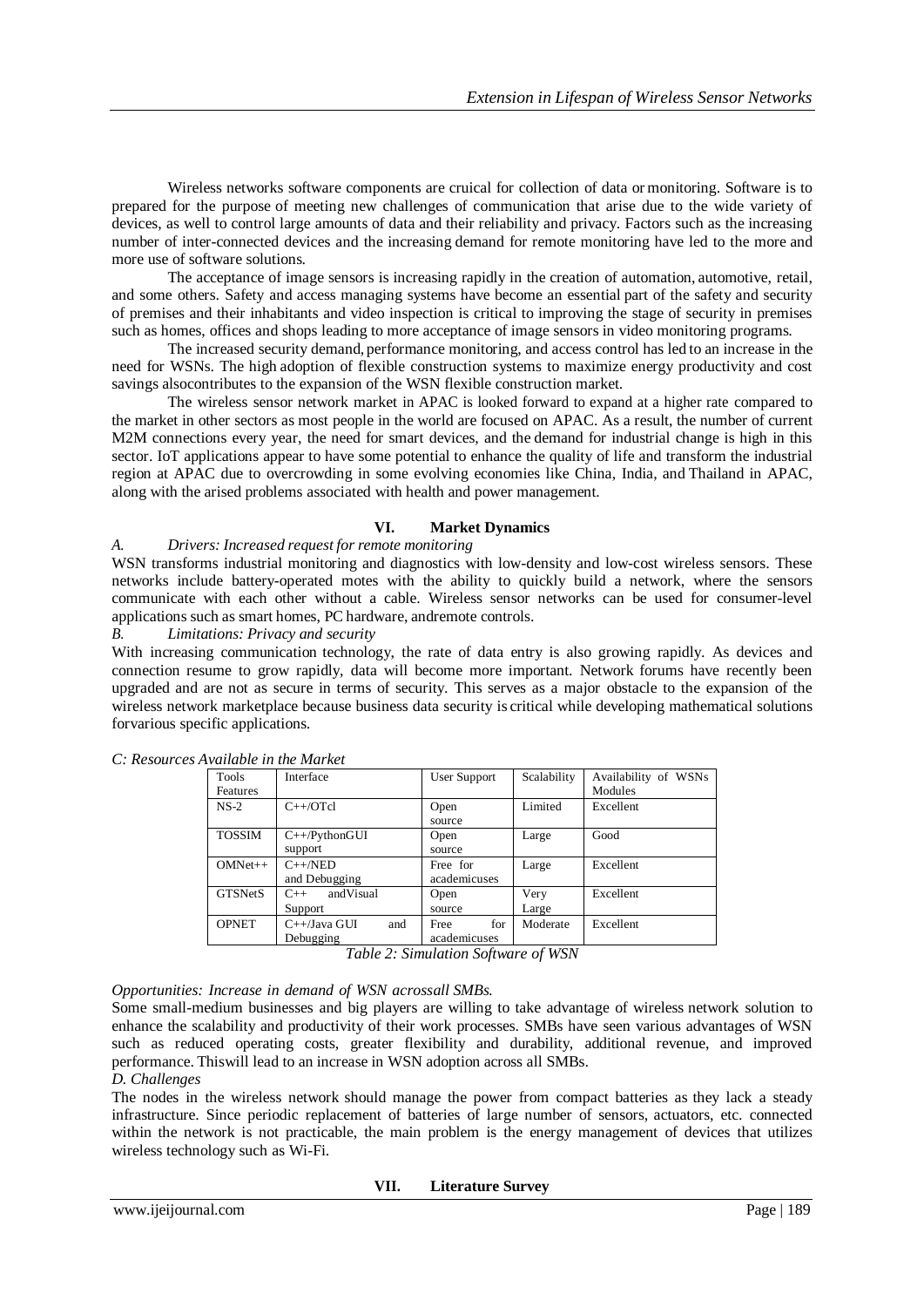Recent advances in wireless and electronic technology have enabled a wide range of WSN applications in military intelligence, traffic monitoring, targeted monitoring, environmental monitoring, health care monitoring, and so on. Here we describe such developments in WSN and applications in various fields such as Local Sensor Performance and Location Awareness Services Error detection and correction services are offered at the data link layer likewise because the transport layer. One in all the wide used error-detection technique is cyclic redundancy check (CRC) [97]. CRC operates as follows in WSN. The sender and receiver should 1st agree on a hard and fast information block size before transmission. The sender splits a packet from the network layer into information blocks which can be reassembled at the receiver. Associate 8bit CRC are often used for error detection. The blocks containingthe information and also the CRC bits are packagedinto a frame.

ARQ uses acknowledgments and timeouts to supply specific feedback to the sender. Feedback are often within the sort of a positive acknowledgment (ACK) or a negative acknowledgment (NACK). Once the sender receives a NACK or timeout, it re transmit the information frame. A limitation of ARQ is that it's restricted to sleuthing frame errors. a complete frame must be re-transmitted if there's one bit error. FEC, on the opposite hand, decreases the quantity of re- transmissions. The sender adds some a lot of quantity of redundant information into every message so the receiver will notice and proper errors. The advantage of FEC is that retransmission is reduced and also the wait time for causing associate acknowledgement and re-transmitting the information are often avoided. Hybrid ARQ could be a variation of the ARQ methodology.

## *A. Smart Home / Smart Office*

Smart home environment can provide customized behaviour for someone. A large amount of research is provided in this article. Smart home research is now beginning to enter the market. It takes a lot of work and planning to build a smart home. There are many examples of products currently on the market that can perform individual functions that are considered part of a smart home. Many useful applications that take advantage of the information collected by WSN are presented at [5].

## *B. Military*

New and emerging technologies, such as networks, support military operations by delivering vital information quickly and reliably to the right person or organization in a timely manner. This improves the efficiency of combat operations. New technologies must be quickly integrated into the complete design to meet current needs. Improving awareness of conditions [6] is essential. Another important application is the detection of movement of enemy units on land / sea, detection of invaders at bases, chemical / biological threats and supply of supplies in urban wars [7]. Command, control, communication, computer, intelligence, surveillance, retrieval, and identification systems are well described in [8].

#### *C. Industry and Trade*

As wireless data transfer has long been practiced in industrial systems, but more recently it has gained importance. The effective use of wirelesssensors in systems such as surveillance control and data acquisition has proven that these devices can effectively address the needs of industrial applications. The most important WSN processes used in the industry are to monitor temperature, flowrate, and pressure parameters.

#### *D. Traffic Management and Monitoring*

All the major cities are suffering from heavy traffic around the world. A sincere effort was made to resolve traffic congestion. Congestion can be alleviated by planning to manage traffic. Real- time traffic data collection should be used to effectively control high-speed traffic. Research on this topic is considered part of the Intelligent Transport System (ITS) research community. It is a form of computer, communications, and sensory technology in land transport [9].

#### *E. Agriculture*

Agriculture can also benefit from WSN deployment for information on soil degradation and water scarcity [12]. With the help of WSNs we can monitor and control the fresh water used for irrigation.

#### *F. Topology and Cover Control*

Topology management is one of the key issues for WSNs. It is very important to prolong life, reduce radio interference, and increase efficiency of media access control systems and routing systems. It also ensures the quality of communication & coverage and the expansion of network service as well. Significant progress in research can be seen in controlling the topology of WSNs. Many topology control algorithms have been developed to date, but problems such as the lack of a straightforward and effective algorithm, the lack of effective measurement of network performance and the suitability of the mathematical model still exist.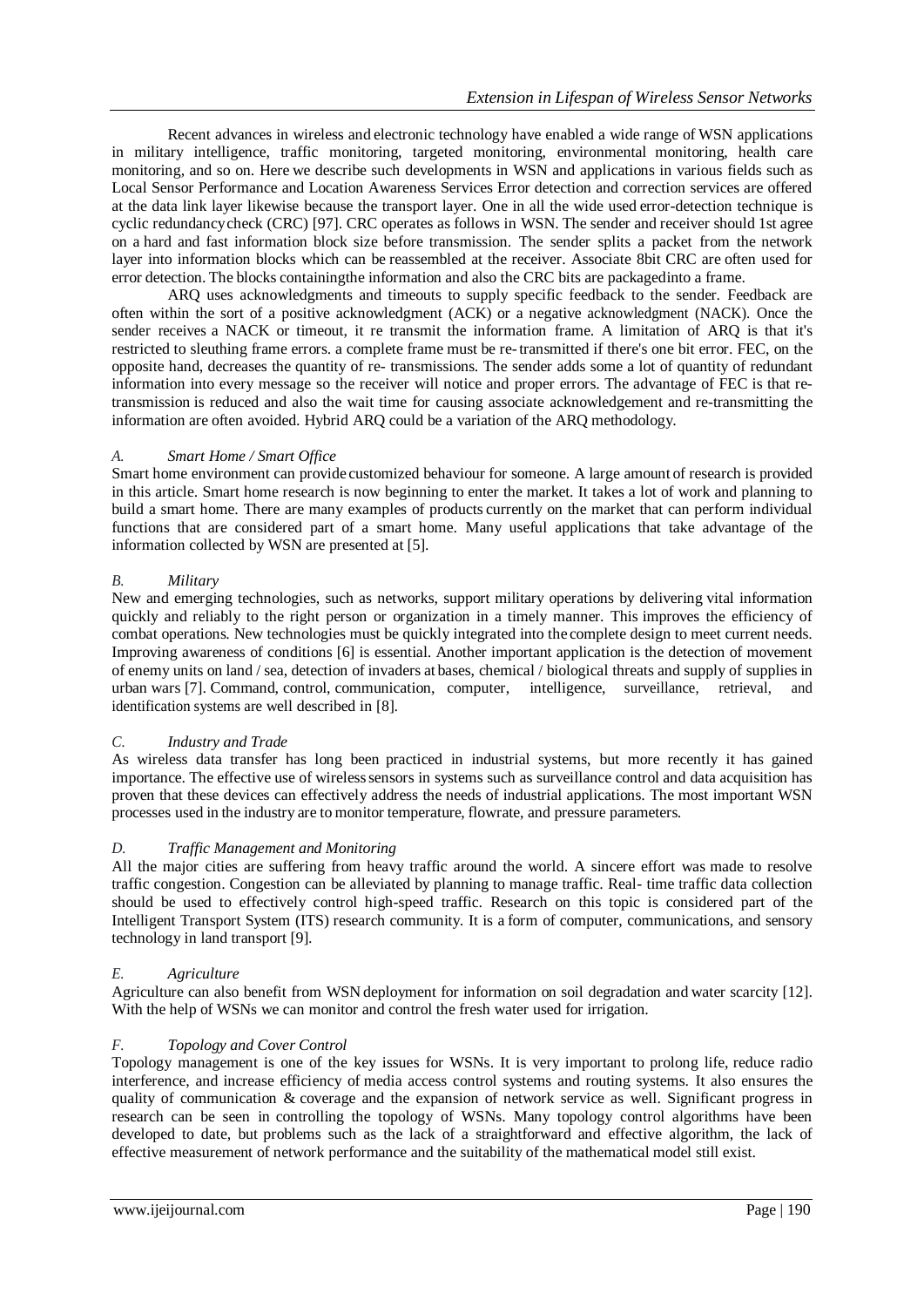## *G. Biomedical/Medical*

The use of WSNs in biomedical and medical practice is in a growing phase. Biomedical sensor networks indicate future opportunities to support mobility while monitoring important physical and hospital activities at home. There is a need for BWSN to be developed to integrate security management, enhanced signal integration and visibility. It can also be used to achieve extended mobility outside the operating room, to monitor a number of patients / individuals at a time, and to further adaptations for the needs of medical professionals for information.

#### **VIII. Conclusion**

The role of wireless sensor networks in monitoring human activities over the past decade cannot be underestimated. Over the years, the introduction of energy management schemes that seek to prolong the lifetime of the sensor node and the overall network have been proposed, but the amount of energy required by the sensor to remain operational at all times remains a challenge.

In this paper, we have provided the trio energy management plan which if fully implemented will keep the network alive forever. The lacking of this issue is a part of its core development which makes the WSN Technology somehow lacks behind the true potential of the use case which can be life changing for us all. Being able to have a backup of a sensor to hold it up at the work that is being done by the help of it will be the real change. As the time will pass through it can be expandable to normal lives as well as in more common sectors.

#### **Acknowledgement**

I would like to thank and express my deepest gratitude to Mr. N.Partheeban (Professor) on behalf of Galgotias University along with Ms. Pravesh as our Project guide to make this work possible. There Guidance and advice along with the suggestion given by them carried us through all of these stages of writing this Research Paper based on our research about Wireless Network Sensor. I would also like to thanks the external help we got from some of the students and respected facilities ofGalgotias University.

I would also like to thanks our facilities for letting us mainly focusing on completeour research paper.

I would also like to thanks all theresearch and project which has been done or in completion phase that inspired us throughout the journey, Along with the online material helping us understand the core of the topic as a whole part for the growth of our knowledge and letting us add to this field.

I will also mention my parents and my siblings for being supportive and believe in me as anindividual.

Lastly, I would like to thanks the god for letting us enjoy the moments of learning new things and providing the sufficient education and knowledge for our growth in the career itself along with solving the issues with this project.

#### **Reference**

- [1]. Yick, J., Mukherjee, B., & Ghosal, D. (2008).Wireless sensor network survey. Computer networks, 52(12), 2292-2330.
- [2]. Bakr, B. A., & Lilien, L. T. (2014). Extending lifetime of wireless sensor networks by management of spare nodes. Procedia Computer Science, 34, 493-498.
- [3]. Jamal-Deen Abdulai, Kofi Sarpong Adu-Manu, Frank Kataka Banaseka and Ferdinand Apietu Katsriku, The increasing of Lifetime of WSNs: A Review of Current Techniques, 201-345.
- [4]. Noman Shabbir, Syed Rizwan Hassen,
- [5]. "Routing Protocols for Wireless Sensor Networks",
- [6]. October 2017
- [7]. Gill, R. K., Chawla, P., & Sachdeva, M. (2014). Study of LEACH routing protocol for wireless sensor networks. In International Conference on Communication, Computing &Systems (ICCCS–2014) (pp. 196-198).
- [8]. Zhao, F., Xu, Y., & Li, R. (2012). Improved LEACH routing communication protocol for a wireless sensor network. International Journal ofDistributed Sensor Networks, 8(12), 649609.
- [9]. Mamalis, B. (2019). Prolonging network lifetime in wireless sensor networks with path- constrained mobile sink. arXiv preprint arXiv:1912.01146.
- [10]. Singh, P., Gupta, O. P., & Saini, S. (2017). A brief research study of wireless sensor network. Advances in Computational Sciences and Technology, 10(5), 733-739.
- [11]. Ahmed, S. R., Kadhim, M. A., & Abdulkarim,
- [12]. T. (2019, May). Wireless Sensor Networks Improvement using LEACH Algorithm. In IOP Conference Series: Materials Science and Engineering (Vol. 518, No. 5, p. 052023). IOP Publishing.
- [13]. Saini, A., Kansal, A., & Randhawa, N. S. (2019). Minimization of energy consumption in WSN using hybrid WECRA approach. ProcediaComputer Science, 155, 803-808.
- [14]. Arabi, S., El Hammouti, H., Sabir, E., El Biaze, H., & Sadik, M. (2018, February). Lightweight energy-cost-efficient RAT associationfor Internet of Things. In 2018 IEEE 4th World Forum on Internet of Things (WF-IoT) (pp. 332- 337). IEEE.
- [15]. Bo, Z., Dong, Y., He, J., & Dongming, L. (2021). An Energy-Efficient One-Shot Scheduling Algorithm for Wireless Sensor Networks. Journal of Sensors, 2021.
- [16]. Raghavendra, C. S., Sivalingam, K. M., & Znati, T. (Eds.). (2006). Wireless sensor networks.Springer.
- [17]. Stankovic, J. A. (2008). Wireless sensornetworks. computer, 41(10), 92-95.
- [18]. Ko, J., Lu, C., Srivastava, M. B., Stankovic, J. A., Terzis, A., & Welsh, M. (2010). Wireless sensor networks for healthcare. Proceedings of theIEEE, 98(11), 1947-1960.
- [19]. Perrig, A., Stankovic, J., & Wagner, D. (2004). Security in wireless sensor networks.Communications of the ACM, 47(6), 53-57.
- www.ijeijournal.com Page | 191 [20]. Roundy, S., Steingart, D., Frechette, L., Wright, P., & Rabaey, J. (2004, January). Power sources for wireless sensor networks. In